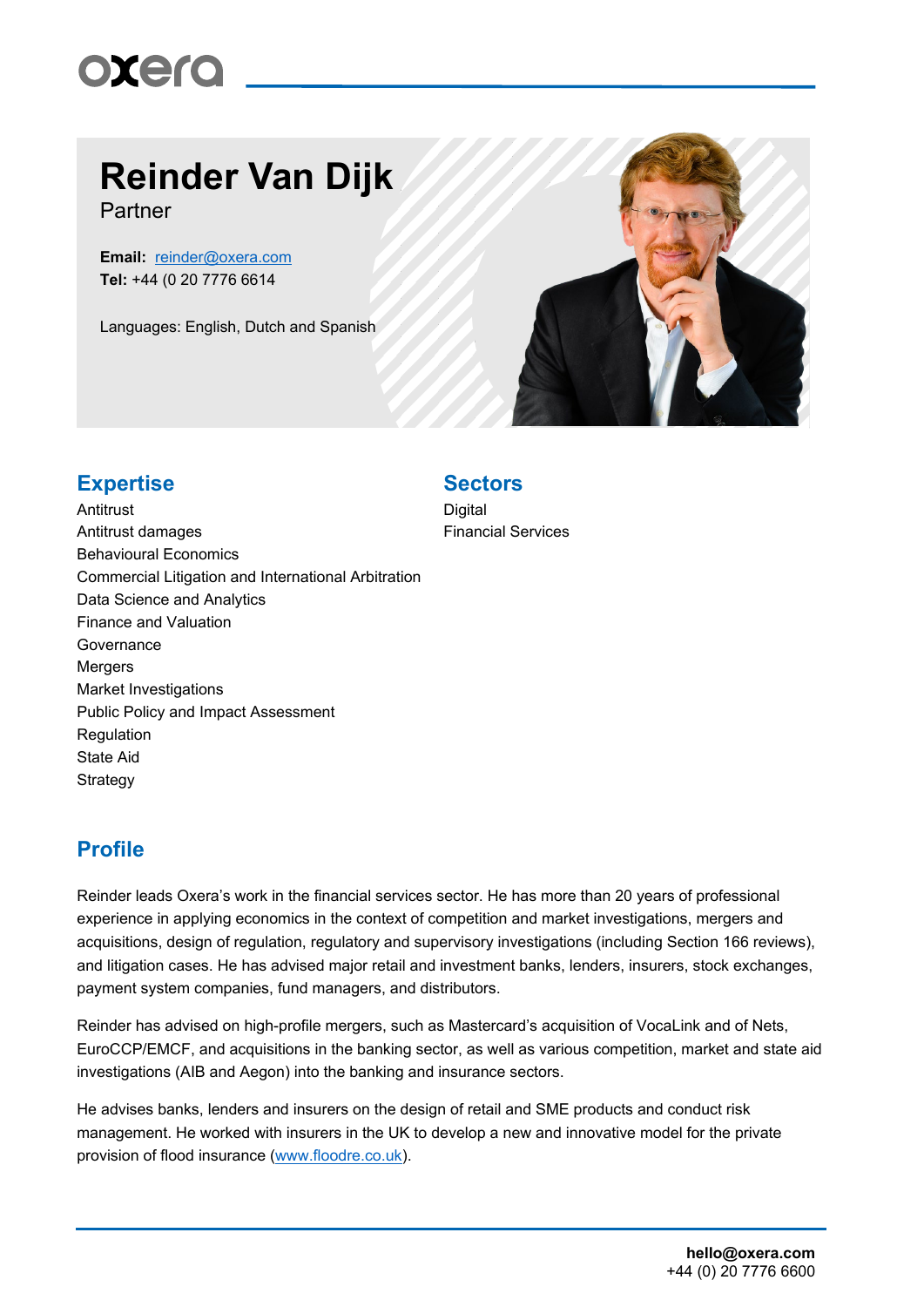Reinder has also advised regulatory authorities on the design of regulatory regimes, methodologies for supervision, market studies and thematic reviews. He has worked with authorities and public bodies such as the European Commission and EIOPA, as well as the relevant regulatory authorities in financial services at national level (such as the Financial Conduct Authority, the Prudential Regulation Authority, and supervisory authorities in Germany and Italy), government departments in Europe, and various regulatory authorities outside Europe, such as the Securities and Exchange Commission of Brazil and the Securities Commission Malaysia.

He regularly delivers seminars and training courses to regulatory authorities, government departments, financial services companies, and law firms on topics such as behavioural economics, the economics of regulation, 'Consumer Duty', and capital markets.

Before joining Oxera in April 2001, he worked as an economist at the Netherlands Central Bank and the Mexican Federal Competition Commission.

### **Selected professional experience**

- Advised various banks and insurers, including HSBC, Barclays, Lloyds Banking Group, Natwest, Nationwide Building Society, Santander in Spain, AIB in Ireland, Aegon, Aviva, Direct Line Group, BGL, Bupa, the AA, British Gas Insurance, and Zurich Financial Services.
- Advised on major market investigations in FS including the CMA and FCA investigations into retail and SME banking, payment protection insurance, extended warranties, motor insurance, short-term lending, credit cards, mortgages, investment consultants, and investment and corporate banking.
- Advised on various high-profile competition investigations in the FS sector, including investigations into Credit Default Swaps, Foreign Exchange, LIBOR, aviation insurance, interchange fees for credit cards (advising MasterCard), information sharing cases in motor finance (Italy), insurance (the 'What-If' case in the UK), decennial insurance (advising Swiss Re), and information sharing in an IPO (UK).
- Advised banks, lenders and insurers on conduct risk, product design, and FCA supervisory reviews and enforcement cases.
- Advised investment banks such as UBS, Morgan Stanley, and HSBC, as well as trade body AFME, on the trading landscape in Europe and the impact of a financial transaction tax.
- Advised financial market infrastructure providers such as Deutsche Borse, Euronext Nasdaq, Swiss Stock Exchange, ICE, Budapest Stock Exchange, B3 in Brazil, DTCC in the USA, the Singapore Stock Exchange, ASX in Australia, and EuroCCP on regulatory and competition issues.
- Advised payment system operators such as Mastercard and Currence on regulatory and competition issues, acquisitions and strategy.
- Advised S&P Global Ratings on the European regulation of benchmarks.
- Advised various regulatory authorities, including the FCA, PRA, EIOPA, ESMA and the European Commission, and SECs in Brazil and Malaysia, on methodologies, market and supervisory reviews, and design of regulation. Designed and delivered a comprehensive training programme to the FCA.